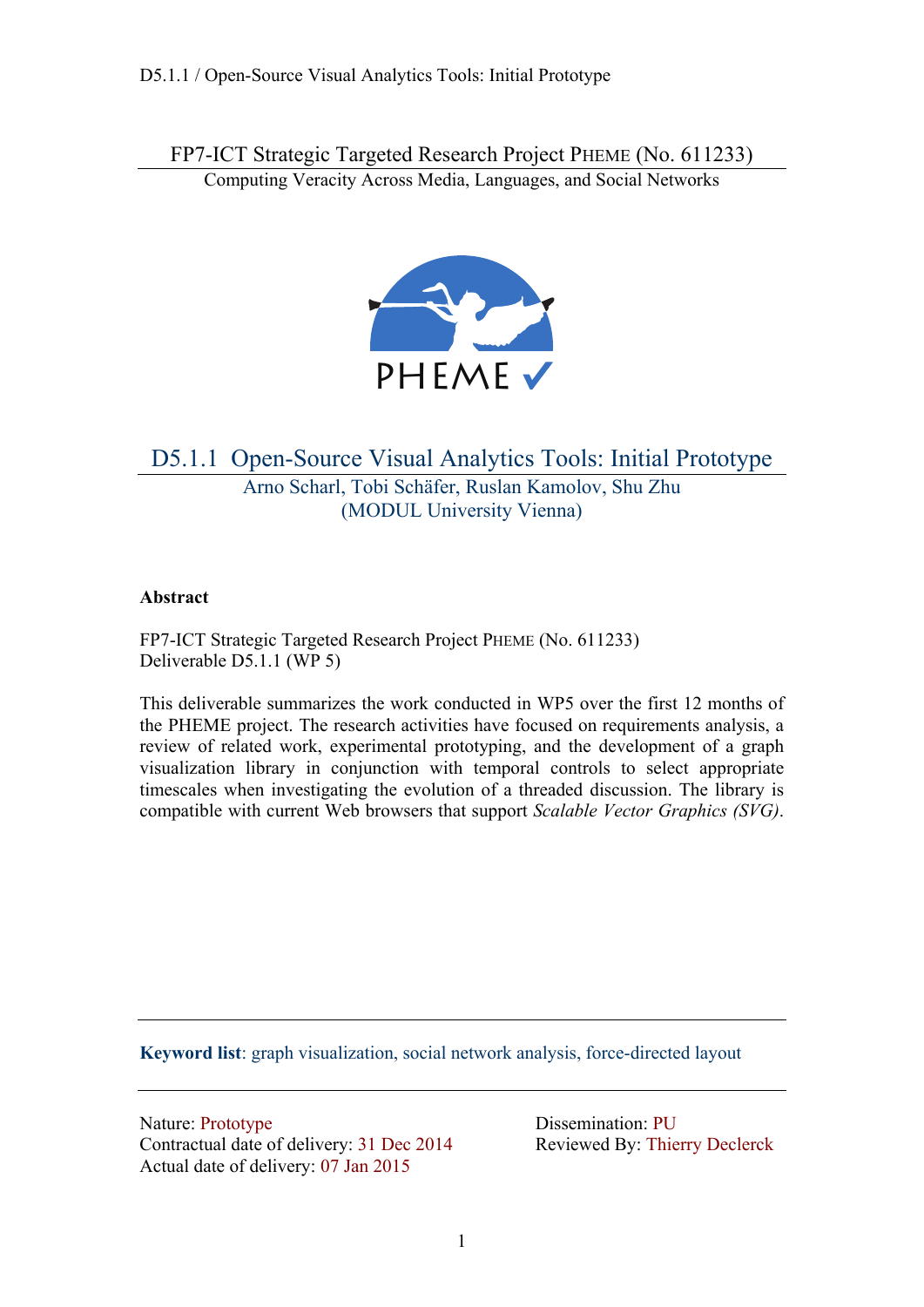## **PHEME Consortium**

This document is part of the PHEME research project (No. 611233), partially funded by the FP7-ICT Programme.

#### **University of Sheffield**

Department of Computer Science Regent Court, 211 Portobello St. Sheffield S1 4DP, UK Tel: +44 114 222 1930 Fax: +44 114 222 1810 Contact person: Kalina Bontcheva E-mail: K.Bontcheva@dcs.shef.ac.uk

### **MODUL University Vienna GMBH**

Am Kahlenberg 1 1190 Wien Austria Contact person: Arno Scharl E-mail: scharl@modul.ac.at

### **ATOS Spain SA**

Calle de Albarracin 25 28037 Madrid Spain Contact person: Tomás Pariente Lobo E-mail: tomas.parientelobo@atos.net

#### **iHub Ltd.**

NGONG, Road Bishop Magua Building, 4th floor 00200 Nairobi Kenya Contact person: Rob Baker E-mail: robbaker@ushahidi.com

#### **The University of Warwick**

Kirby Corner Road University House CV4 8UW Coventry United Kingdom Contact person: Rob Procter E-mail: Rob.Procter@warwick.ac.uk

#### **Universitaet des Saarlandes**

Language Technology Lab Campus D-66041 Saarbrücken Germany Contact person: Thierry Declerck E-mail: declerck@dfki.de

### **Ontotext AD**

Polygraphia Office Center fl.4, 47A Tsarigradsko Shosse, Sofia 1504, Bulgaria Contact person: Georgi Georgiev E-mail: georgiev@ontotext.com

### **King's College London**

Strand WC2R 2LS London United Kingdom Contact person: Robert Stewart E-mail: robert.stewart@kcl.ac.uk

### **SwissInfo.ch**

Giacomettistrasse 3 3000 Bern Switzerland Contact person: Peter Schibli E-mail: Peter.Schibli@swissinfo.ch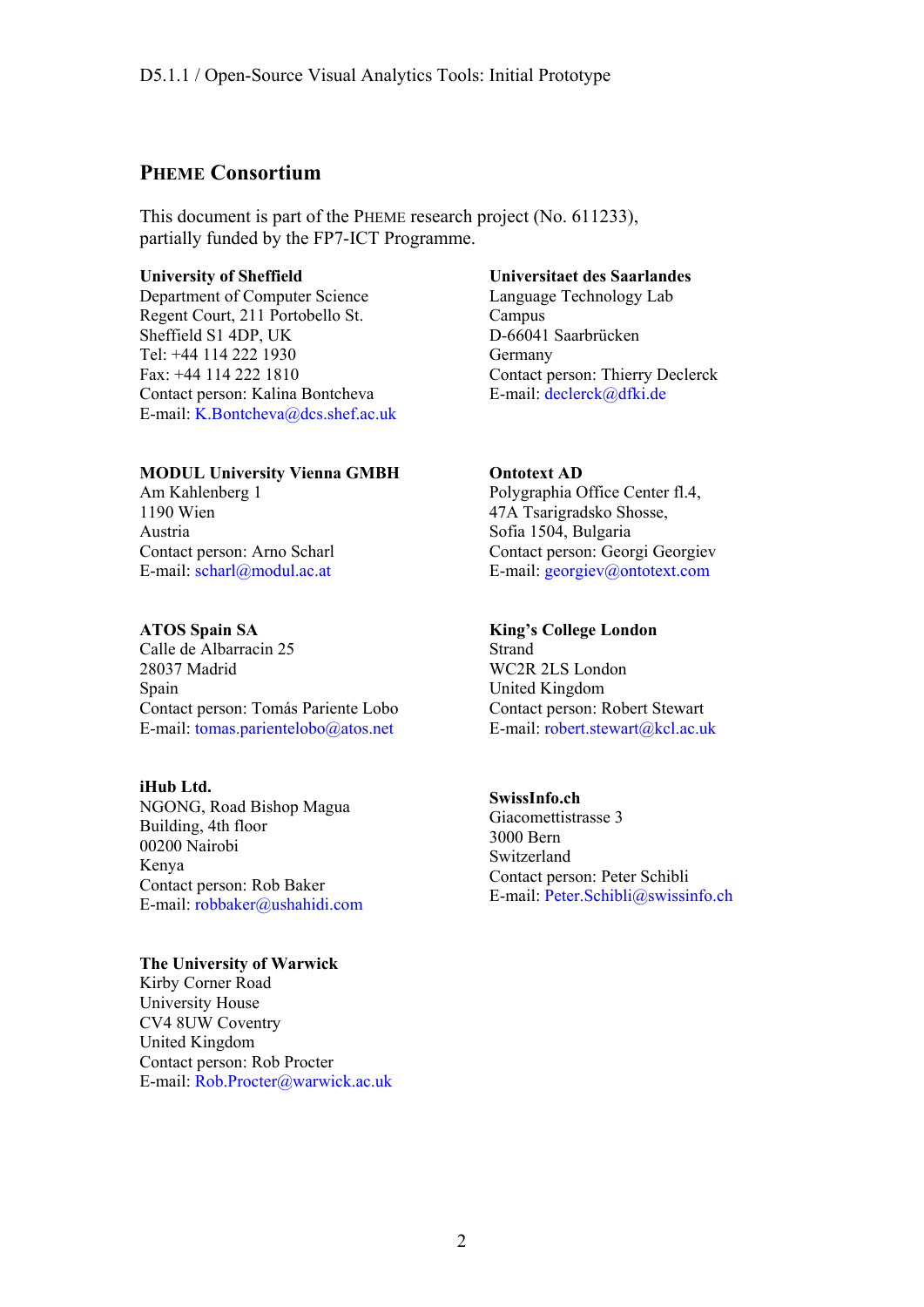## **Executive Summary**

This deliverable summarizes the work conducted in WP5 over the first 12 months of the PHEME project. The research activities have focused on (i) requirements analysis and a review of related work, (ii) experimental prototyping based on the D3 JavaScript library to visualize clusters of documents and topics to represent emerging stories and threaded conversations (which are identified in T3.3) using a forcedirected graph approach, and (iii) development of a flexible and scalable graph visualization library in conjunction with temporal controls to select appropriate timescales and limit the analysis to a particular interval when investigating the evolution of a threaded discussion.

The library is compatible with all current Web browsers that support *Scalable Vector Graphics* (SVG). It uses colour coding to show metadata elements such as the average sentiment towards a specific topic. Various layout optimizations such as a a collision detection component to avoid overlapping labels have considerably improved the usability and aesthetic appeal of the resulting diagrams.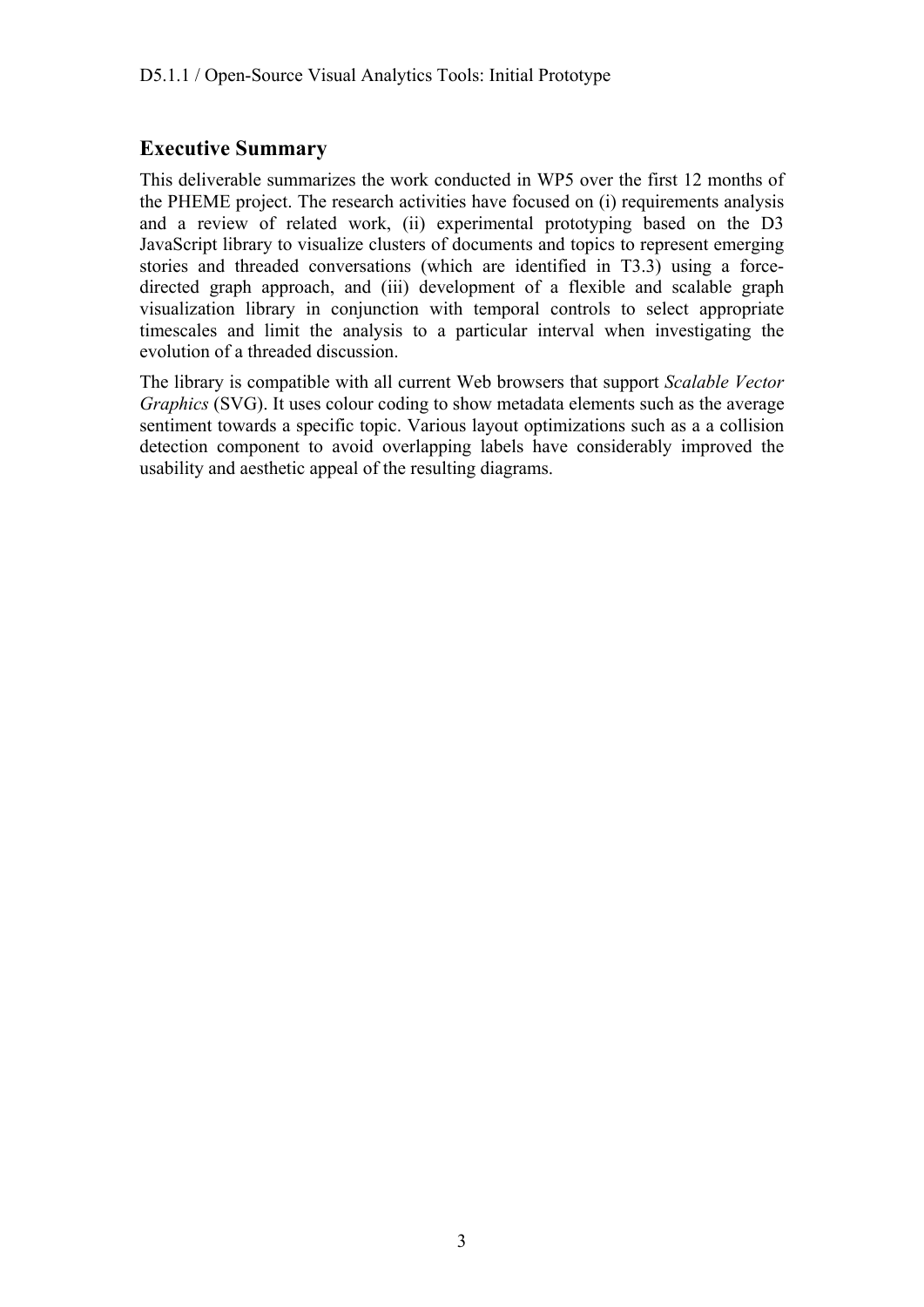# **Contents**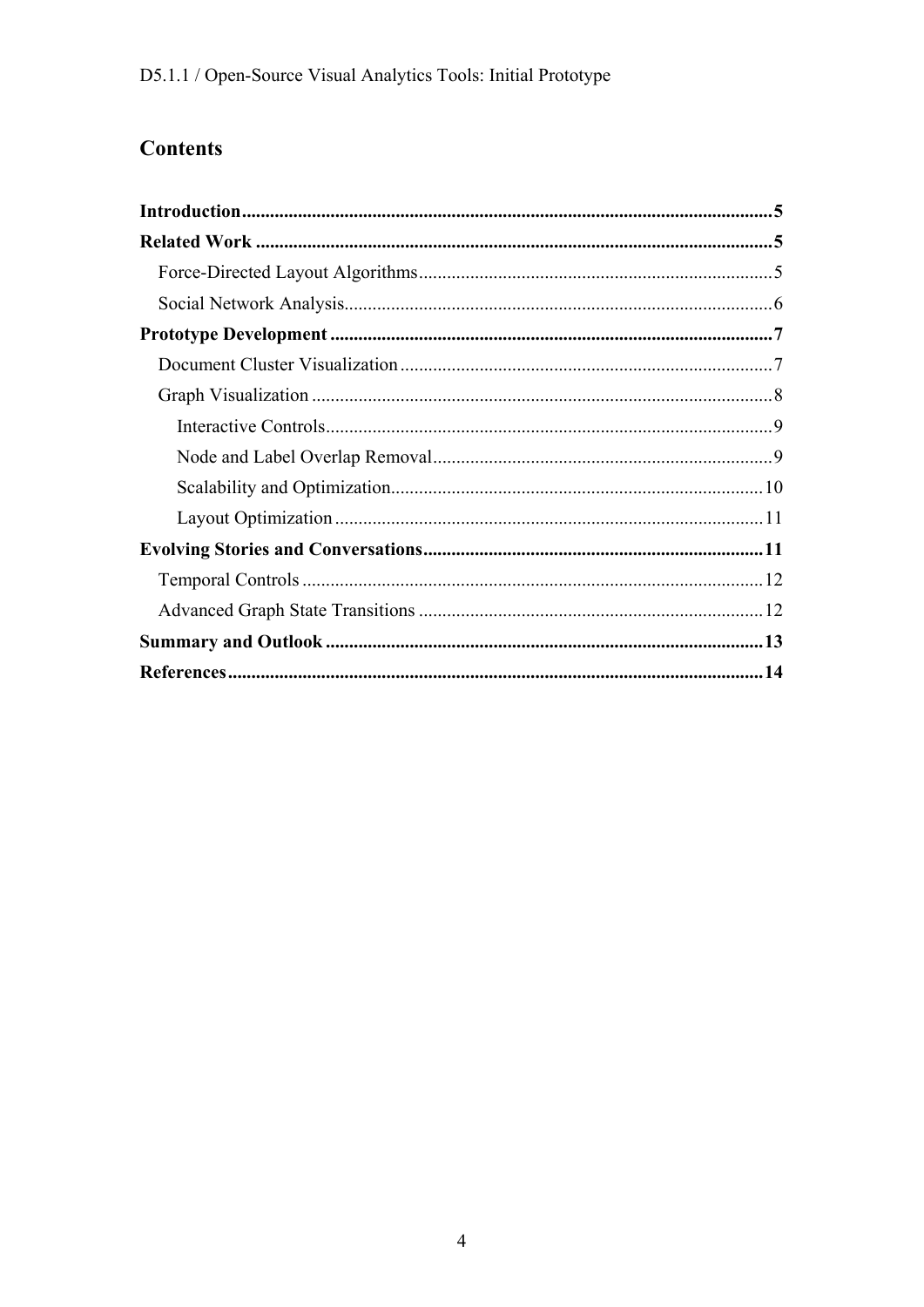## **Introduction**

WP5 builds the visual analytics tools to explore the collected veracity intelligence within PHEME, including visualisations of geospatially and semantically referenced information across news media and social networks. The visual analytics tools will allow users to search and browse the automatically extracted veracity intelligence within an interactive dashboard based on multiple coordinated views technology.

The expertise gained from developing and maintaining the  $ThreadVis<sup>1</sup>$  open-source extension for the Thunderbird email client has provided important guidance for the development process. An adaptation of ThreadViz for the purposes of PHEME would have required a complete rewrite of the library. Given that the focus of ThreadVis on conversations among small groups was not ideal in light of the specific requirements of PHEME (flexible framework that encompasses everything from occasional discussions among a few individuals to large network structures where hundreds of social media users might participate in an active exchange), it has been decided to develop a new open source library from scratch. Work on this new graph visualization library has progressed well; a first public release is planned for the first or second quarter of 2015.

For the information visualization work conducted in Year 1 of PHEME, forcedirected placement as outlined in the next section played a central role. It was applied to the on-the-fly identification of document clusters as well to the positioning of nodes in dynamic graph structures. Following an overview of related work, the "Prototype Development" section of this deliverable will describe both applications including the methodological challenges encountered, and how they have been addressed.

## **Related Work**

## **Force-Directed Layout Algorithms**

Force-directed graphs visualize multidimensional data sets, where a graph consists of nodes connected by edges in two- or three-dimensional space. While such graphs are visually attractive, intuitive to interpret and therefore used in a wide area of applications, the underlying force-directed placement algorithms are resourceintensive compared to other visualization methods - especially in the case of dynamic graph representations (Kobourov 2012). Animated transitions, when appropriately designed, can significantly improve perception at both syntactic and semantic levels of analysis for statistical visualizations (Heer and Robertson 2007). More specific studies show the benefits of animated transitions between time slices for a dynamic graph series (Archambault et al. 2011).

In regards to the visualization of dynamic force-directed graphs, early literature dinstinguished between interactive interfaces and pre-rendered animations, not considering the usability of animated transitions between graph states in interactive environments. More recent work acknowledges the importance of animation and timelines, and their combination tailored to application scenarios (Beck et al. 2014).

<sup>&</sup>lt;sup>1</sup> threadvis.mozdev.org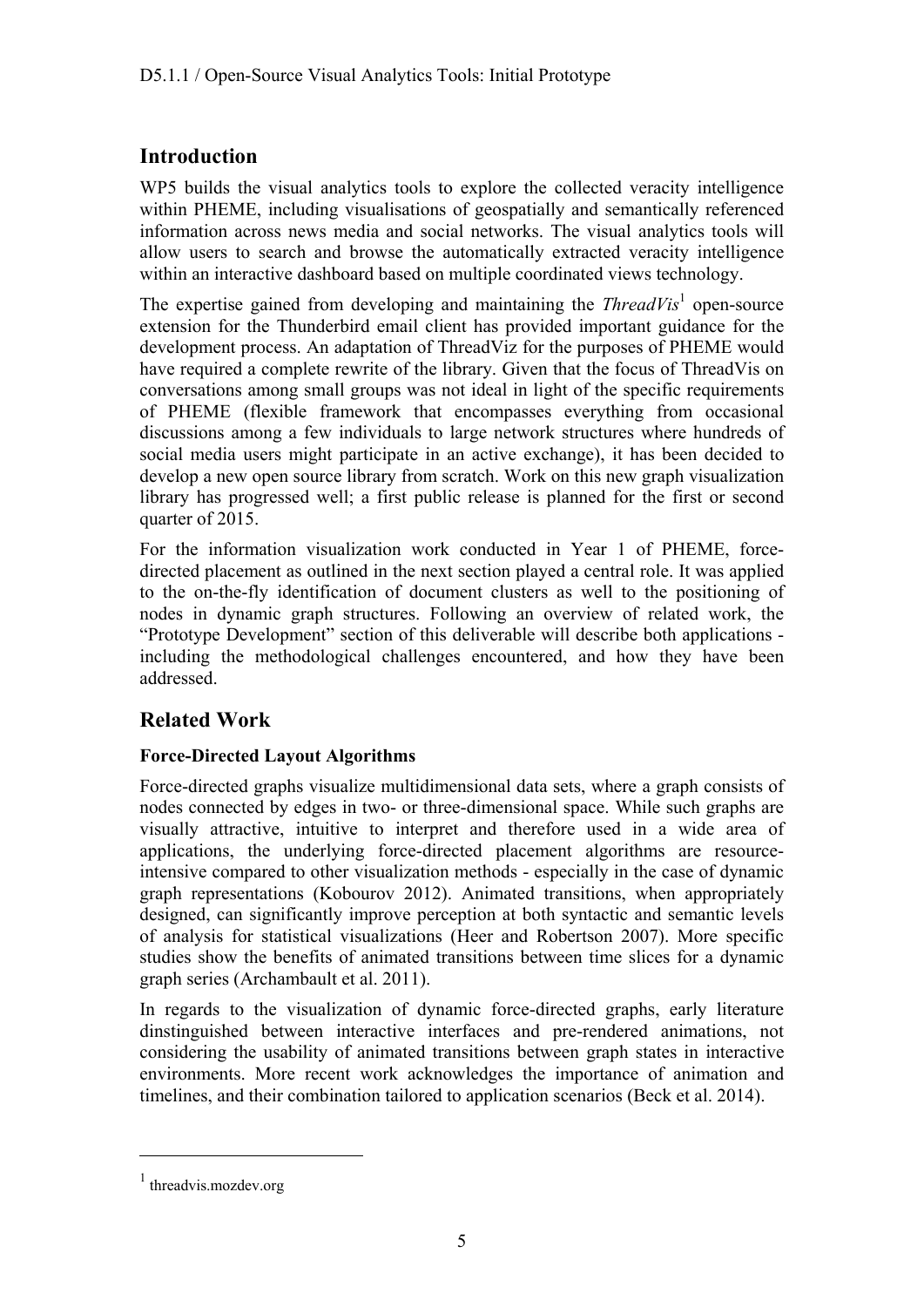The JavaScript based library d3.js offers a customizable force-directed graph layout implementation and features a physical simulation and iterative constraint relaxation (Bostock et al. 2011). Nonetheless, it iterates on the principles of early contributions to the field. The strengths of the library lie in its simple configuration and extensibility, even allowing the adaptation of alternate graph layout algorithms like  $WebCola<sub>1</sub><sup>2</sup>$  a library for arranging layouts using constraint-based optimization techniques.

## **Social Network Analysis**

Performing Social Network Analysis (SNA) on-the-fly, based on the documents returned by a certain search query such as "climate" and "barack obama", supports the exploration of social relationships among entities - participants of an online conversation, authors of related documents, retweet patterns, etc. A graph can be constructed based on document similarity, for example, where the nodes represent the entities and the edge weights represent the document similarities between two nodes. Depending on the specific characteristics and quality of data, the following analyses could be applied to the graph:

- Measures of *centrality* at node level (betweenness, eigenvector, degree, etc.)
- Similarly, measures of *exceptionality* such as brokerage (Burt's effective size)
- *Clustering* and *k-core analysis* for providing structural information.
- *Link centrality* for determining whether any ties, associations or channels represent key pathways for propagating information

In order to guide and facilitate the developing process, we conducted a survey of open source libraries for graph analytic libraries and graph visualization libraries. For the graph analytic libraries, we focused on libraries written in Java and R for reasons of compatibility with the existing platform (Java) and the libraries' outstanding analytical and statistical abilities (R). The shortlist of third-party libraries based on their functionality and popularity in the developer forums included:

- Statnet (R and ANSI standard C) statnet.csde.washington.edu
- Igraph (R) cran.r-project.org/web/packages/igraph/igraph.pdf
- $\bullet$  JGraphT (Java) jgrapht.org
- JUNG (Java) jung.sourceforge.net

A direct comparison of igraph and statnet shows that the former is more straightforward to deploy, but lacks some of statnet's more complex functionality. igraph contains basic network analysis functionality, including the calculation of network properties, generating random graphs for simulations, etc. JGraphT and JUNG are the two most popular open source Java libraries for graphs. The portfolio of JUNG is more extensive as compared to JGraphT - yet both contain algorithms that the other library do not provide. JGraphT has a stronger focus on the data structure aspect for optimized representations (including automatic indexing via custom listeners), and the creation of sophisticated views into existing graphs - e.g. induced subgraphs. JUNG does not provide an explicit subgraph algorithm, but includes layout and centrality algorithms that do not exist in JGraphT.

<sup>2</sup> marvl.infotech.monash.edu/webcola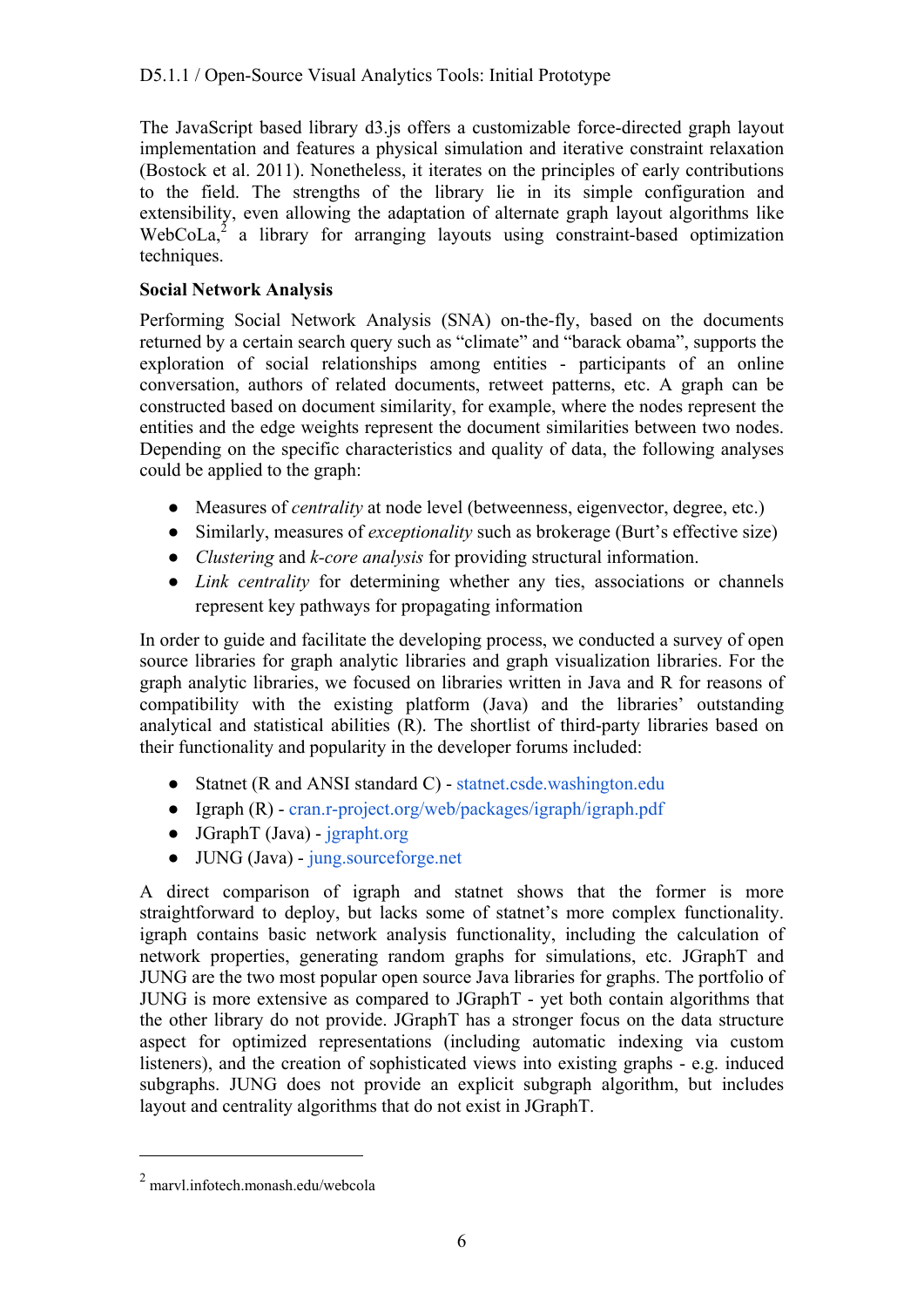R includes plot functions to generate static graphs, including a package to create Graphics Interchange Format (GIF) animations. This is well suited to show the temporal dynamics of a network with igraph and statnet. JUNG has visualization capabilities for illustrating various features including painting, labeling, layout, zooming, and user interaction. The advantage of visualization capabilities on the server side is the generation of a graph preview as a blueprint for the more sophisticated designs on the client side. On the client side, the visualization can then be done based on Javascript, using on of the following graph visualization libraries:

- D3Network christophergandrud.github.io/d3Network
- Visjs visjs.org
- Sigmajs sigmajs.org

In terms of graph visualization, none of the evaluated libraries fulfilled the requirements of PHEME, but nevertheless the comparison of various approaches yielded important insights and helped to guide the development activities in WP5. The assessment of the libraries' analytic functions in regards to modeling the structure and evolution of social networks is still ongoing and will be concluded in the first quarter of 2015.

## **Prototype Development**

To provide the data required for developing and evaluating the visualization prototypes, we have used the Media Watch on Climate Change  $(MWCC)^3$  – a continuously updated repository on climate change and related environmental issues. The system collects and filters online documents from a wide range of sources including news media, social networking platforms, the websites of Fortune 1000 companies and environmental organizations, etc.

To demonstrate the capabilities of the developed technologies and enable public access (complementing the testing interface outlined in the following sections), they have been integrated as "Cluster Map" and "Keyword Graph" components into the multiple coordinated view mechanism of the MWCC portal.

## **Document Cluster Visualization**

The first implementation using the force-directed placement algorithm was a cluster visualization to group search results by topic, arranging documents by their semantic similarity using two alternative methods: (i) K-means, which divides the collection of documents into a fixed amount of clusters where each document belongs to the cluster with the nearest centroid, and (ii) agglomerative hierarchical clustering, a deterministic approach that pairs clusters into a tree-like structure.

The visual display shown in Figure 1 highlights groups of similar documents by a convex hull shape that visually holds its nodes together. The size of this shape is dynamic and depends on the number of contained nodes. Each node represents a document returned by the search function, shown as a circle shape of variable size and color. While node size is proportional to the reach of the document's media source, node color reflects normalized document sentiment. Three keywords per cluster are used as a label to describe its contents. The hull shapes of nodes and clusters are

<sup>3</sup> www.ecoresearch.net/climate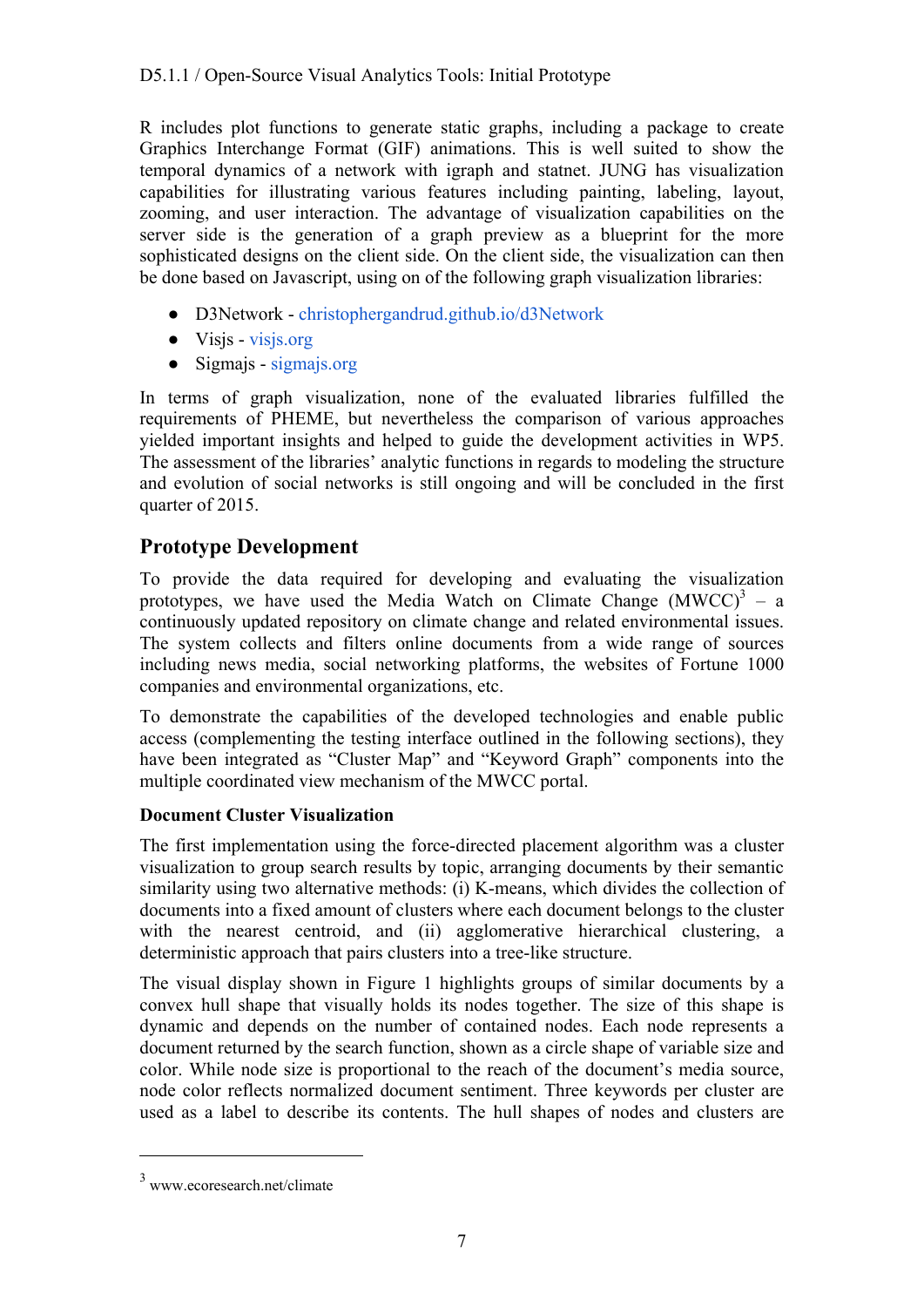rendered with reduced opacity to decrease the visual load and increase the readability of cluster labels. These labels are extracted from the ordered list of all document keywords within the cluster, considering the reach of the documents' sources.



**Figure 1. Document clusters based on the search query "solar energy"** 

### **Graph Visualization**

Moving beyond simple document clusters, the second application of the forcedirected layout algorithm focused on the visualization of graphs as a flexible method to show not only semantic associations among extracted topics, but also shed light on the structure of a story or conversation on both the micro and macro level.

To visualize the relations between the strongest associations (keywords) detected in a search query, the MWCC portal outlined above provides an undirected graph. This graph consists of vertices (nodes) – representing the keywords – and edges (connections) – representing the relations between the nodes. At the graph's center resides the original term of the query, the root node, which the associations were evaluated for.

Node size reflects the term's frequency of occurrence, while the color represents its average sentiment. Each node is textually labelled with its corresponding term. The lengths of the edges (i.e., the distances between nodes) are dynamically calculated by multiple algorithms:

- Force-directed layout
- Collision detection between the text labels of the nodes, based on quadtrees
- Automatic scaling for fitting the graph to the available window size
- Radial positioning of the nodes according to their distance from the root node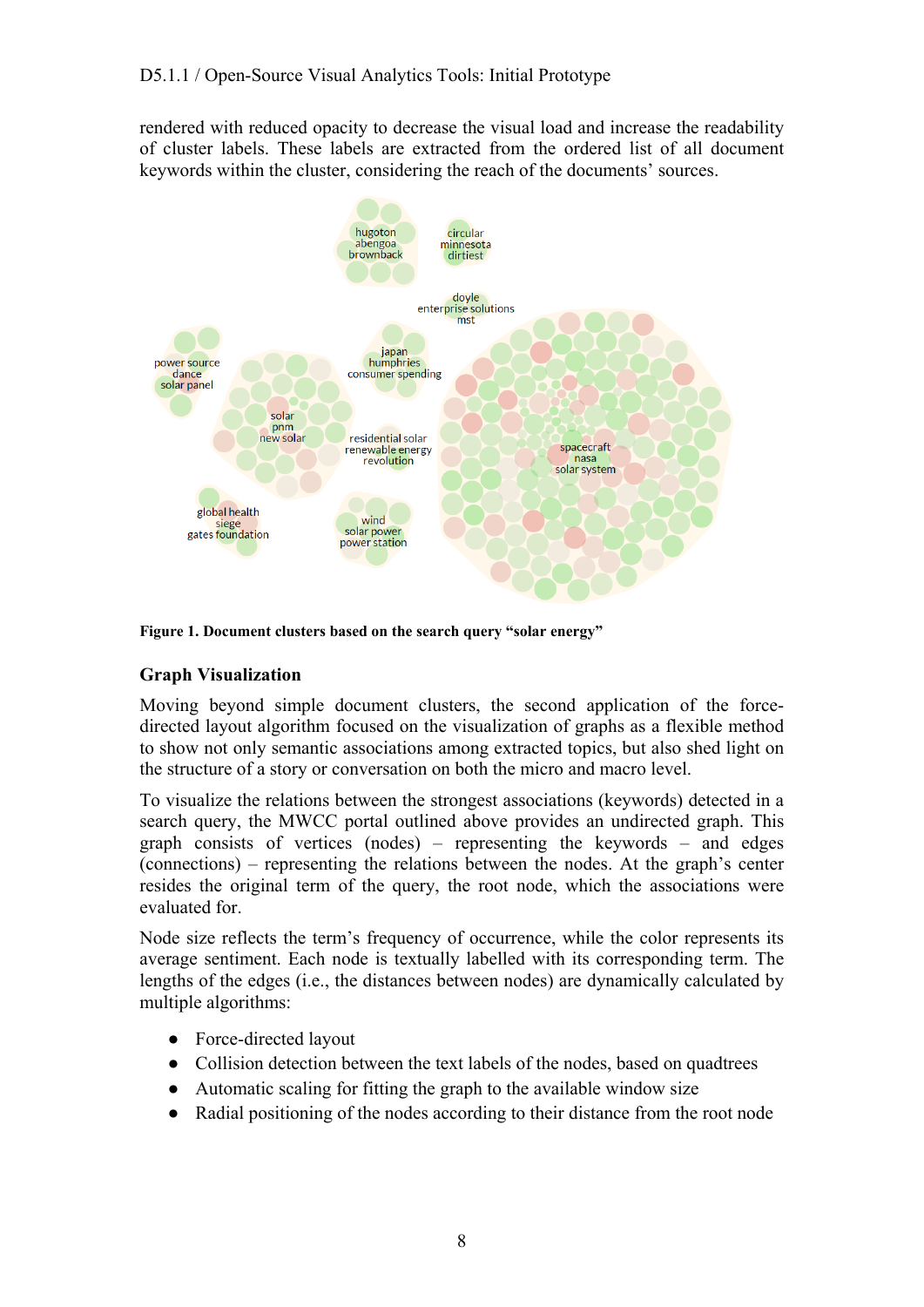### *Interactive Controls*

To develop and test the various configuration settings and experimental modifications, the interactive controls shown in Figure 2 allow modifying the following parameters:

- Switch between single (tree) or multiple paths (interconnected) between nodes
- Switch between using non-semantic helper nodes on the window edges ("satellites") and automatic scaling of the graph's bounding box to fit the graph in the visible area
- Switch between static and dynamic edge lengths
- Toggle zooming in and out using the mouse wheel
- Toggle the application of the force-directed algorithm ("freeze")
- Toggle debug mode i.e., log messages and visual helpers
- Switch between visible and hidden labels
- Switch between arranging the labels by parent or by root node
- Toggle the label outlines (i.e. the white background between label and graph)
- Toggle collision detection with a custom alpha value as threshold (i.e. delay)
- Switch between the various shapes available for collision detection
- Set the general values for the force-directed layout as defined by d3.js (gravity, friction, charge, theta and alpha, link strength and link distance)

|                  |  |  |                   | Layout: Interconnect   Use Satellites   Link Dynamically   Mouse Zoom □ Freeze □ Debug |  |                                                                                                                                           |  |                        |
|------------------|--|--|-------------------|----------------------------------------------------------------------------------------|--|-------------------------------------------------------------------------------------------------------------------------------------------|--|------------------------|
|                  |  |  |                   |                                                                                        |  | Labels: Hide Arrange by Root $\Box$ Outlines $\Box$ Collision Detection for $\alpha \leq 1$                                               |  | <b>Circular Shapes</b> |
|                  |  |  |                   |                                                                                        |  | Gravity: $\vert 0.1 \vert$   Friction: $\vert 0.9 \vert$   Charge: -250   Theta: $\vert 0.8 \vert$   $\alpha$ -Threshold: $\vert 0 \vert$ |  | 0.00                   |
| Link Strength: 1 |  |  | Link Distance: 30 |                                                                                        |  |                                                                                                                                           |  |                        |

### **Figure 2. Control settings to access the API features of the graph visualization library**

### *Node and Label Overlap Removal*

Overlap in graphs heavily affects readability and clarity of the visualization. One approach to mitigate such overlap is the use of collision detection algorithms. The PHEME component demonstrated in Figure 3 supports overlap removal based on different bounding shapes including rectangles, circles and custom polygons based on the size of the corresponding node and label. The collision detection based on custom polygons uses Sat-js, $<sup>4</sup>$  a JavaScript library using the separating axis theorem.</sup>

The calculation of polygons and their potential collisions results in a bottleneck during an already costly computation of the visualization and requires additional performance improvements in Y2. Additionally, support for ellipsoid bounding shapes is planned.

<sup>4</sup> jriecken.github.io/sat-js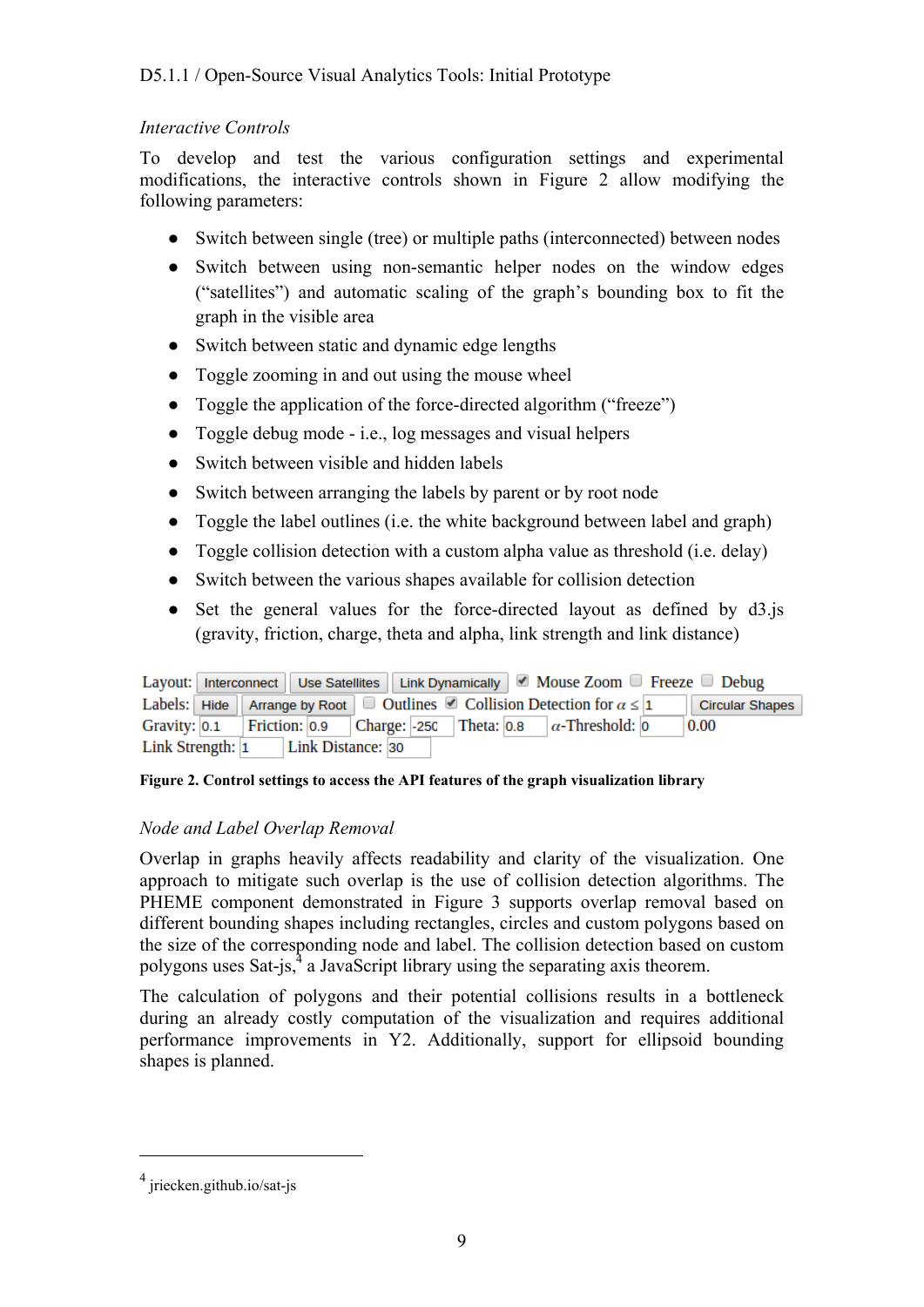## D5.1.1 / Open-Source Visual Analytics Tools: Initial Prototype



**Figure 3. Comparison of initial keyword graph with overlapping labels (left) and the optimized layout using collision detection (right)** 

### *Scalability and Optimization*

To improve performance, the component makes use of the d3.js *quadtree*  implementation to reduce the amount label-to-label checks required for detecting collisions. The screenshot in Figure 4 shows part of an evolving graph with circular boundaries of node-label pairs (red), quadtree elements used for collision detection (blue), and the graph's maximum bounding box (green). The various elements are displayed dynamically within the evaluation interface to support "visual debugging".



**Figure 4. Collision detection using the d3.js quadtree implementation** 

Another way to address the performance issue is to move the calculation of the forcedirected layout into a (non-shared) web worker component<sup>5</sup> - i.e., making it run in an extra thread of the browser. Thereby, the main thread has access to more resources to render the actual graph. While the layout calculation is running in the thread, the visualization requests the layout data periodically and updates itself accordingly.

<sup>5</sup> www.w3.org/TR/workers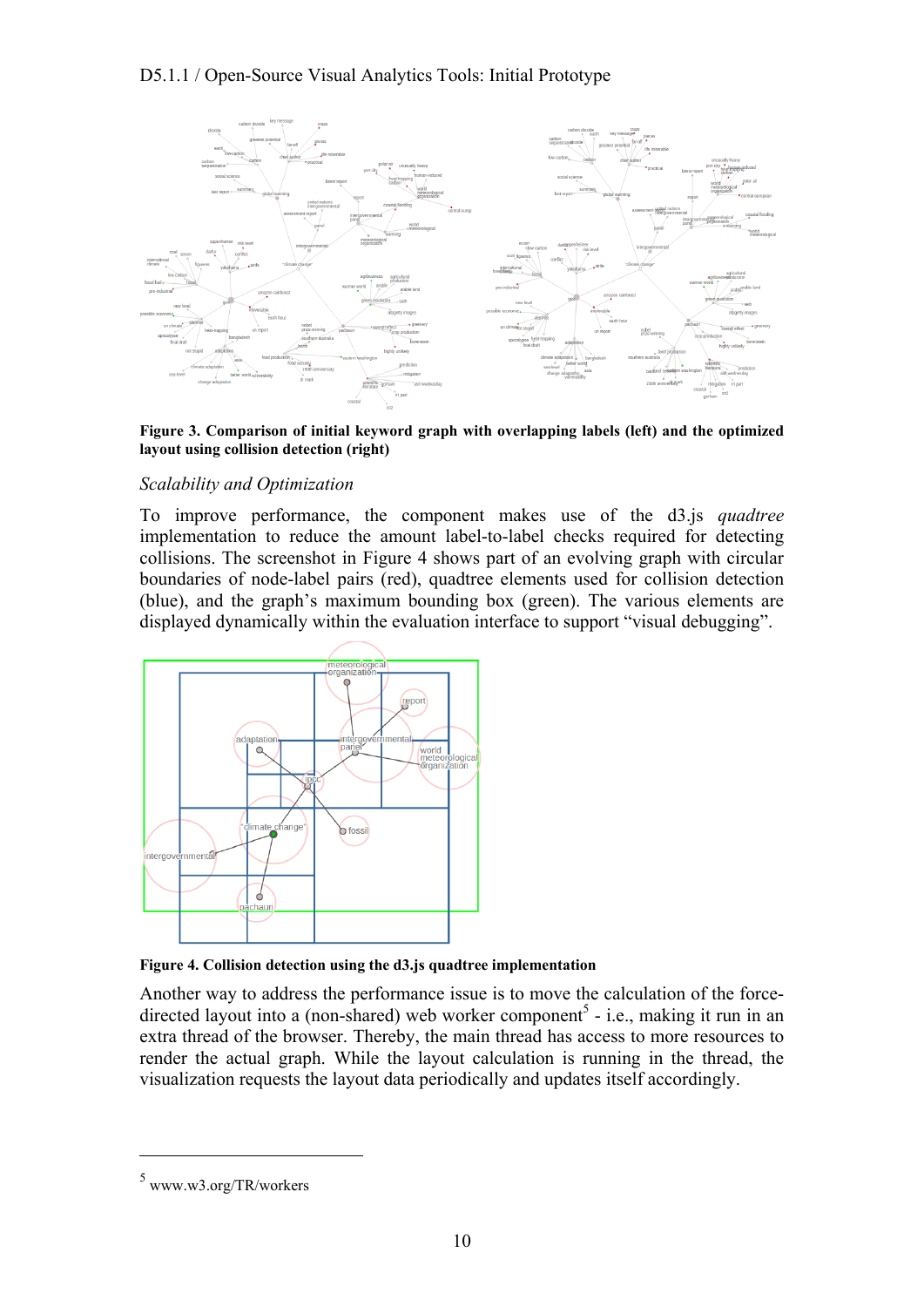## *Layout Optimization*

Jittering may occur when competing forces - e.g. force directed layout vs. collision detection - work against each other. To reduce such jittering in the layout process, the library supports customizable delays and durations for a fine-grained control of the various layout steps. Using dynamically growing bounding shapes, for example, can prevent sudden movements when initializing the graph layout.

The latest version of the component, using a color design with dark edges and lighter labels with a white outline, can be accessed using the "Keyword Graph" feature of the MWCC portal. The current design tries to find a balance between putting the visual focus on the graph's main feature being the nodes and corresponding edges while retaining label readability.

In the example shown in Figure 5, the color of the nodes reflect normalized term sentiment, ranging from red (negative) to grey (neutral) and green (positive). Sentiment is shown with variable saturation, depending on the degree of polarity vivid colors indicate emotional articles, lower saturation a more factual coverage.



**Figure 5. Keyword Graph for a query on "alternative energy"** 

## **Evolving Stories and Conversations**

For performance reasons the current approach to model dynamic graph transitions includes the following three processing steps:

- 1. Obsolete nodes are removed from the graph
- 2. New nodes are added to the graph
- 3. Remaining nodes are updated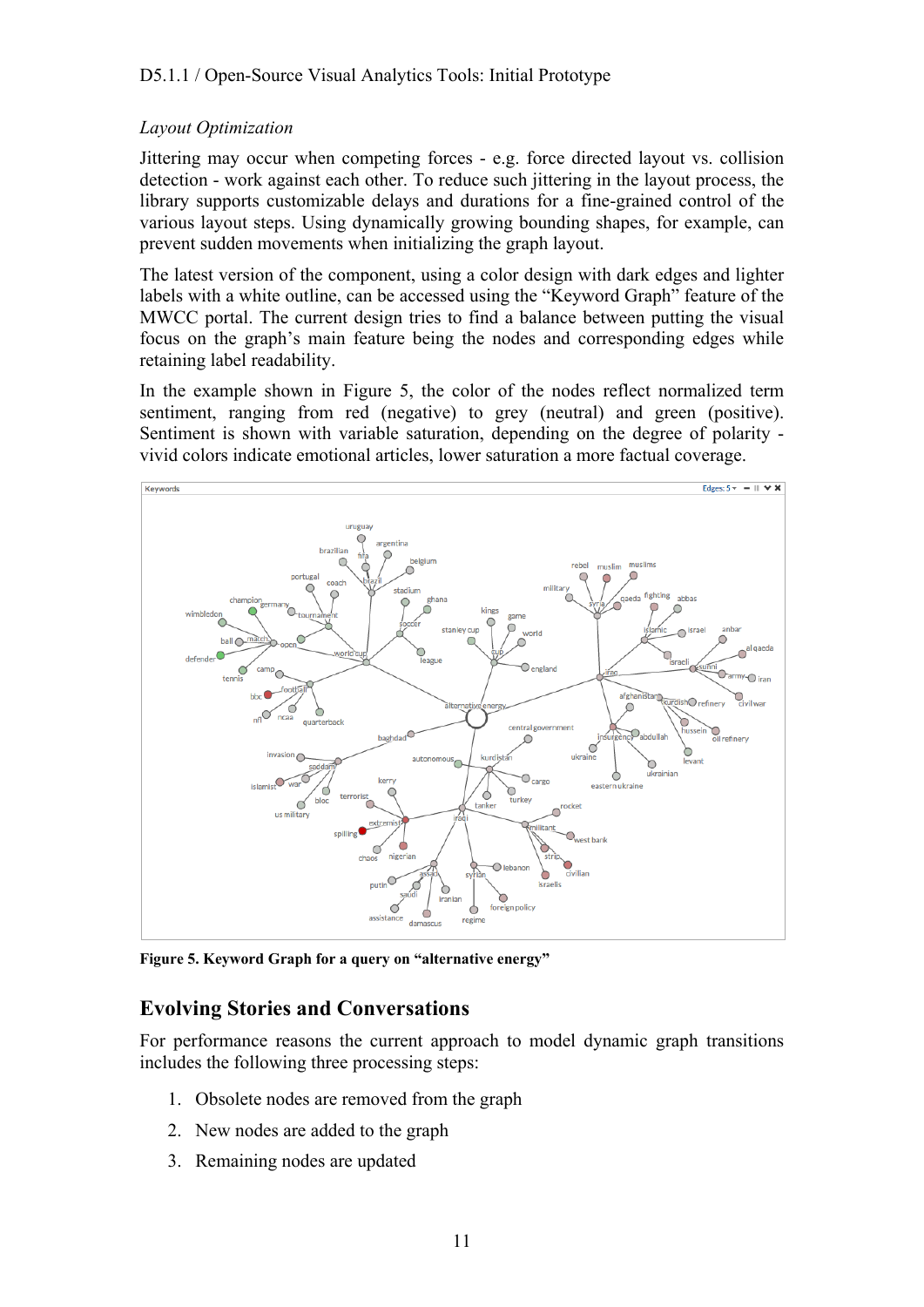From a visual perspective, new nodes are added by initially placing them nearby and around their parent, i.e. the originating node, then – together with the remaining nodes – arranging them again according to the force-directed placement and collision detection algorithms.

Combined with the date range selector outline below, this provides an intuitive way to depict stories and conversations  $-$  i.e. to visualize the communication flows in a network of actors. Just as new nodes appear and disappear over time, the participants of the conversation join and leave. A new edge connecting two nodes shows how a dialog starts. On an aggregated level, the dynamic pattern of new and reinforced edges identifies opinion leaders and shows how the focus of activity moves among the various participants of the conversation.

## **Temporal Controls**

To investigate evolving stories and conversations, an interactive controller has been developed to facilitate the selection of data. It consists of a timespan bar in conjunction with a sliding window. The timespan bar displays daily amounts of documents from the entire dataset, starting from the first day on the left and incrementing to the right side until the current day. Each data point represents a weekly average. The amount of documents is shown with the height of the point on the vertical axis. The variation of the point heights forms a line chart which is transformed to a horizon chart (shown with a light grey color) to emphasize peaks and lows in the daily document frequency. Figure 6 illustrates the timespan bar based on randomly generated data. The grid ticks on the horizontal axis provide the temporal context, with labels for years and months.



### **Figure 6. Interactive date range selector**

The sliding window consists of a white shape with a grey outline. It is movable along the bar and defines the current date range: the left boundary represents the starting date, the right boundary the ending date. The selected range from the timespan bar is highlighted with a pale brown color. The grid ticks that fall into the selected range are also contrasted.

User can move the sliding window by pointing the cursor over it and performing the dragging action. When the dragging ends, the current date range will be updated accordingly to the new position of the window. The two triangular grey-coloured handles situated on each side of the window resize the window and therefore adjust the boundaries of the date range. This action can be performed by pointing the cursor on a handle and dragging it to the desired position. Once the handle is released, the date range is updated accordingly. Finally, users can move the selected time span using the triangular arrow buttons located on both sides of the timespan bar - clicking on a button will shift the sliding window by one week to the side the arrow is facing.

## **Advanced Graph State Transitions**

A challenge for time-based graph visualization is how to implement transitions from one graph state to the next. A common technique to shorten the wait for the user is to show the layout process and update the appearance of the graph on every calculated iteration. While in its organic look watching the nodes' movement may be fascinating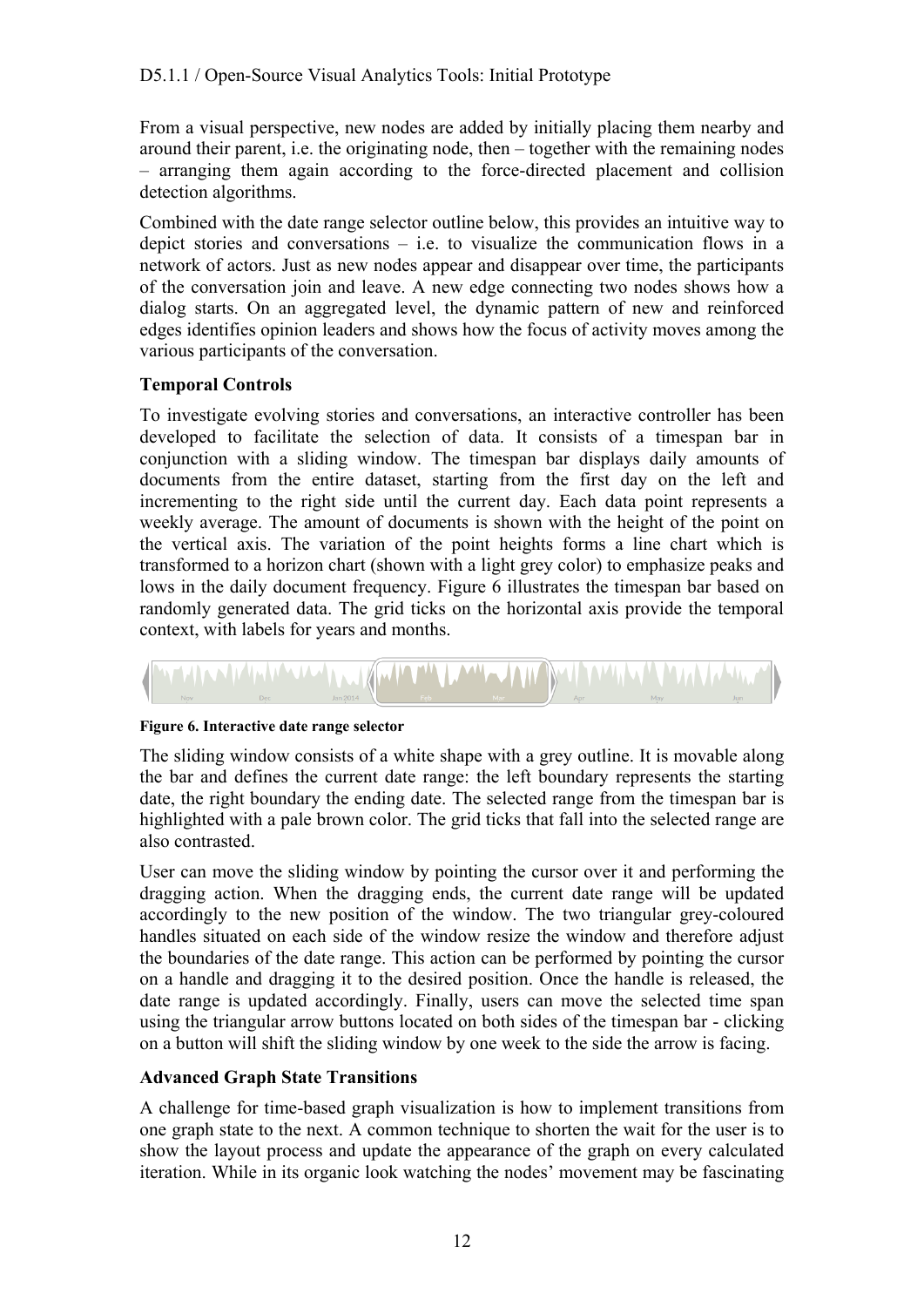## D5.1.1 / Open-Source Visual Analytics Tools: Initial Prototype

by itself, the process adds little value to display and might result in temporal visual clutter (Tufte 1983). This gets more problematic (i) in the case of large graph, (ii) if attributes of the graph change through updates in interactive environments, or (iii) when visualizing evolving graphs. When movement of layout iterations are mixed with the removal or addition of nodes and edges in complex graphs, these changes cannot be perceived appropriately by the user because of the simultaneously happening events (Tversky et al. 2002).

The PHEME prototype aims to mitigate these problems when using animated transitions in force-directed graphs to enhance understanding of network evolutions. It is an approach to overcome the often contradictory results of graph readability and mental map preservation as described by Kobourov (2012). To minimize visual temporal visual clutter introduced by the display of the layout algorithm, the animation uses the following workflow:

- Internally, the states of the initial graph layout and the next are compared.
- The graph retains its overall position, but nodes and edges that are not part of the next graph are faded out and removed.
- Without showing the iterations of the layout algorithm, the updated node positions are calculated in the background.
- The shared nodes from both graphs move to their new locations using animated transitions.
- Once this process is complete, the new nodes fade in.

The consecutive character of these steps gives the user a better way to recognize and understand changes in the structure of the dynamic graph.

## **Summary and Outlook**

This deliverable summarizes the work in WP5 of PHEME in the first 12 months, with a special emphasis on experimental prototyping using the D3 JavaScript library (Bostock et al., 2011) to visualize clusters of documents and topics to represent emerging stories and threaded conversations using a force-directed graph approach. Work on a new graph visualization library has progressed well. A showcase of its capabilities is available through the "Keyword Graph" component of the Media Watch on Climate Change.<sup>6</sup> The release of the open source library itself is planned for the first or second quarter of 2015, integrating various components that have been developed separately. To encourage uptake and reuse, special emphasis has been placed upon compatibility of the library with all current Web browsers that support *Scalable Vector Graphics* (SVG).

The further evolution of the component will increase the scope of its applicability moving beyond keyword relations based on co-occurrence patterns in large text corpora. Specifically, we aim to visualize (i) relations among referenced named entities including people, organizations and locations, and (ii) relations among the authors of Web documents and social media postings including descriptive metrics from Social Network Analysis (SNA).

<sup>6</sup> www.ecoresearch.net/climate